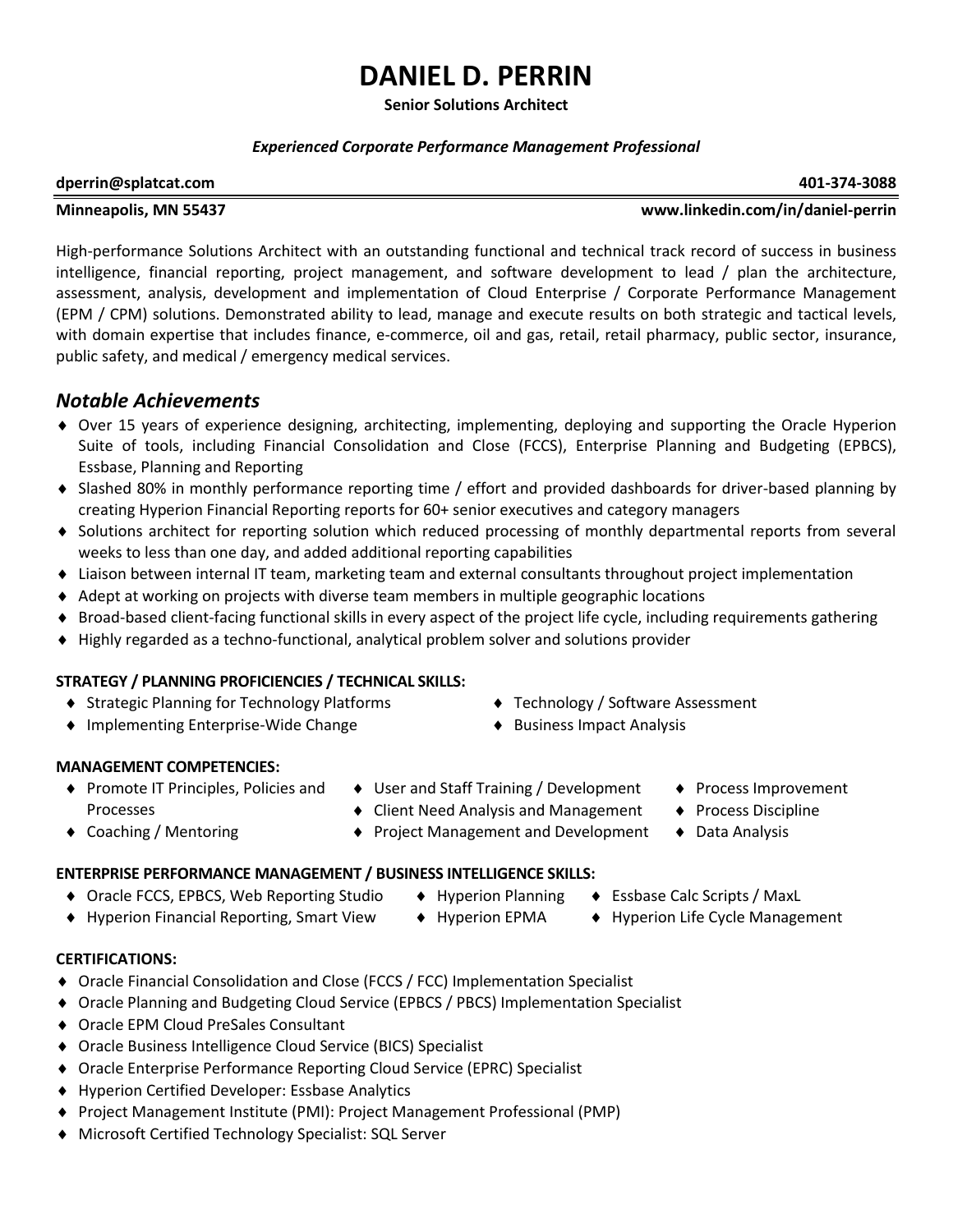#### **SELECTED EXPERIENCE:**

#### **Principal Consultant 2018 – 2020**

*Performed key role in FCCS implementation in conjunction with EPBCS and ERP. Provided FCCS metadata to the EPBCS team so both EPM applications would have the same structure.*

**AST LLC** (Applications Software Technology) Lisle, IL and the state of the state of the state of the state of the state of the state of the state of the state of the state of the state of the state of the state of the sta

Enterprise Performance Management (EPM) consultancy.

- Implemented full life cycle of Oracle FCCS from initial setup through go-live, integrated with Oracle ERP
- Performed master data management to sync data and metadata between the ERP team and EPM FCCS / EPBCS applications
- ◆ Developed user training materials for Oracle FCCS and Oracle EPBCS modules

### **Oracle EPM Solutions Architect 2018**

*Performed pre-sales activities with Oracle Hyperion Cloud Service EPM products including proof of concepts, provided product demonstrations and presented proposals to clients, and assisted with effort model creation.* **CSS INTERNATIONAL** CONSERVATION CONSERVED BY A SUBSEX OF SERVICE SCIENCE OF SERVICE SCIENCE OF SCIENCE OF SCIENCE OF SCIENCE OF SCIENCE OF SCIENCE OF SCIENCE OF SCIENCE OF SCIENCE OF SCIENCE OF SCIENCE OF SCIENCE OF SCIEN

Enterprise Resource Planning (ERP) / Enterprise Performance Management (EPM) consultancy.

- Created proof of concepts of EPBCS product for clients and performed presentations to potential clients
- Architected EPBCS Financials module under tight deadlines and won additional work requests
- Completed functional requirements gathering and system documentation

### **Enterprise Performance Management (EPM) Technical Manager 2015 – 2017**

*Deftly maneuvered between several roles and responsibilities, including solutions architect and software development, of enterprise-scale Oracle Hyperion projects for multiple clients of a global consulting corporation.*

### **CAPGEMINI NORTH AMERICA (Subsidiary of Cap Gemini S.A.)** New York, NY

Global leader in consulting, technology and IT services with 190,000+ employees in 40+ countries.

- Implemented full life cycle of Oracle Hyperion products, including Cloud Services (PBCS/EPBCS)
- Implemented Hyperion Essbase on-premise OLAP system, including multiple Essbase ASO cubes
- Showcased technical capabilities for multiple sales pursuits and RFP responses; marketing initiatives included face-toface client presentations, software demonstrations, technical research and creation of presentations
- Functioned as a SME on team which used Oracle EPMA (Enterprise Performance Management Architect) to keep multiple corporation-wide, business-unit-specific Essbase cubes in sync

### **Technical Project Lead / Senior Applications Developer 2011 – 2015**

*Charged with technical project management for Oracle Hyperion Enterprise Performance Management (EPM) full life cycle implementation in collaboration with a team of internal staff and external consultants.* **CHESAPEAKE ENERGY** Oklahoma City, OK

Second-largest producer of natural gas and a Top 11 producer of oil and natural gas liquids in the U.S.

- Primary architect and developer for full life cycle of Hyperion Planning implementations used for enterprise-wide forecasting and budgeting by 54 G&A departments and 20 Capex asset groups
- Subject matter expert (SME) for Oracle Hyperion suite, including Essbase, Planning, Smart View and Financial Reporting; technical SME for reporting user training
- Developed high-visibility and high-priority tracking of Key Performance Indicators for operations reporting resulting in meeting daily reporting needs using dashboards with Interactive Reporting
- Provided development support for Hyperion reporting systems with over 600 users and more than 17,000 reports to enable business users to meet their operational objectives using large EDW and other data sources
- Mentored team members to increase their proficiency in using unfamiliar technologies